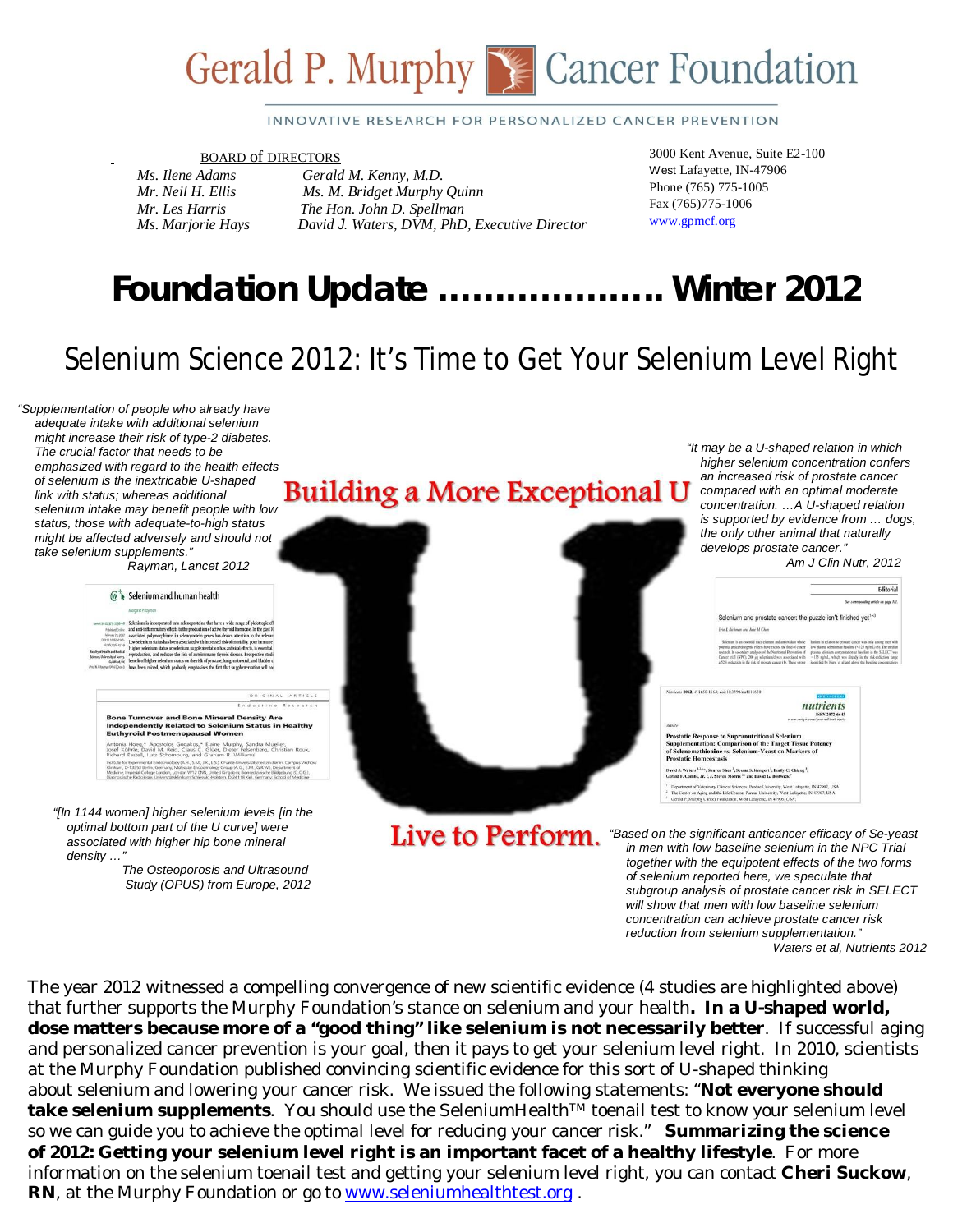## *Inside This Issue*

Achieving excellence in research and education is a creative process that requires stamina and openmindedness to new ideas. But which new ideas signal the truest direction for the surest progress? Progress prevails when we fine-tune our process of discovering. The psychologist **William James** wrote: "The truth of an idea is not a stagnant property inherent in it. Truth *happens* to an idea." In this issue of *Foundation Update*, you will encounter stories about some of the new ideas in aging and cancer research and education that we are pursuing. It is our invitation to you *to experience truth happening*.

### **Updates**

Trailblazing Research on Aging Continues: The Old Grey Muzzle Tour II Experts agree that discovering the secrets to successful aging will demand a sustained effort using innovative scientific approaches. Accepting this challenge, the Murphy Foundation



has placed its bet on man's best friend to track down some of the answers to the really tough questions about why we age. In 2010, our research on aging and healthy longevity broke out of the ivory tower and headed into the living room, capitalizing on the opportunity to study first-hand some of the oldest-living dogs in the U.S. in their homes. Dr. Waters' 22 day crosscountry scientific expedition from Boston to Seattle – *The Old Grey Muzzle Tour* – captured the imagination of scientists and the public, and was featured on *Good Morning America* and in *USA Today*. Now, **the Murphy Foundation is proud to announce that Dr. Waters will be hitting the road again in Spring 2013 on** *The Old Grey Muzzle Tour II***.** This time the expedition will be broadened to include not only

**Scientific Stops** – where Dr. Waters studies the oldest dogs in their homes – but also **Celebration Stops** where he will meet with groups inspired by our work, to recognize their support. As our research continues to be published in scientific journals, *The Old Grey Muzzle Tour II* will not only extend the research but also raise public awareness of the true heroes of cancer prevention we are studying: **the cancer-resistant exceptionally long-lived Rottweiler dogs who are teaching us and furthering the pet-person partnership to beat cancer**. "We see the Muzzle Tour as a key element to building the momentum we need to sustain healthy research progress on what it takes to achieve the all-important goal of cancer avoidance," said **Seema Kengeri, MPH, Data Base Coordinator at the Murphy Foundation's Center for Exceptional Longevity Studies**. Stay tuned for more details of the Tour slated for March 2013.

Message to Health Professionals: Find Your Intellectual Heroes – Solving the cancer problem will demand tip-top performance. Sustained performance requires renewal. But where will our researchers and other health professionals find renewal? Rather than believing that medical progress is inextricably linked to the next technological breakthrough, Murphy Foundation scientists are proposing an innovative alternative: **There is no better cure for cancer than optimizing the performance of all hands on deck.** In March, **Dr. Waters delivered the keynote address** to open an **International Symposium on Interdisciplinary Research, Education, and Communication (IDREC**) in Orlando, FL. His talk entitled **"The Paradox of Tethering: Key to Creative Excellence in the Research-Education Space"** sketched out a strategy for sustained self-renewal and creative excellence: **Each person assembling a gallery of intellectual heroes to serve as their life-long teachers**. He argued that tethering ourselves to intellectual heroes does not limit our creative potential but instead achieves exactly the opposite effect  $-$  enabling us to see and reach our own greatest potential. By strengthening the habit of strategic tethering, we place an active, partially guided search for self-renewal and a heightened receptivity to new ideas at the very heart of achieving excellence. In early 2013, Dr. Waters' talk will be published in **Informing Science**, a scientific journal read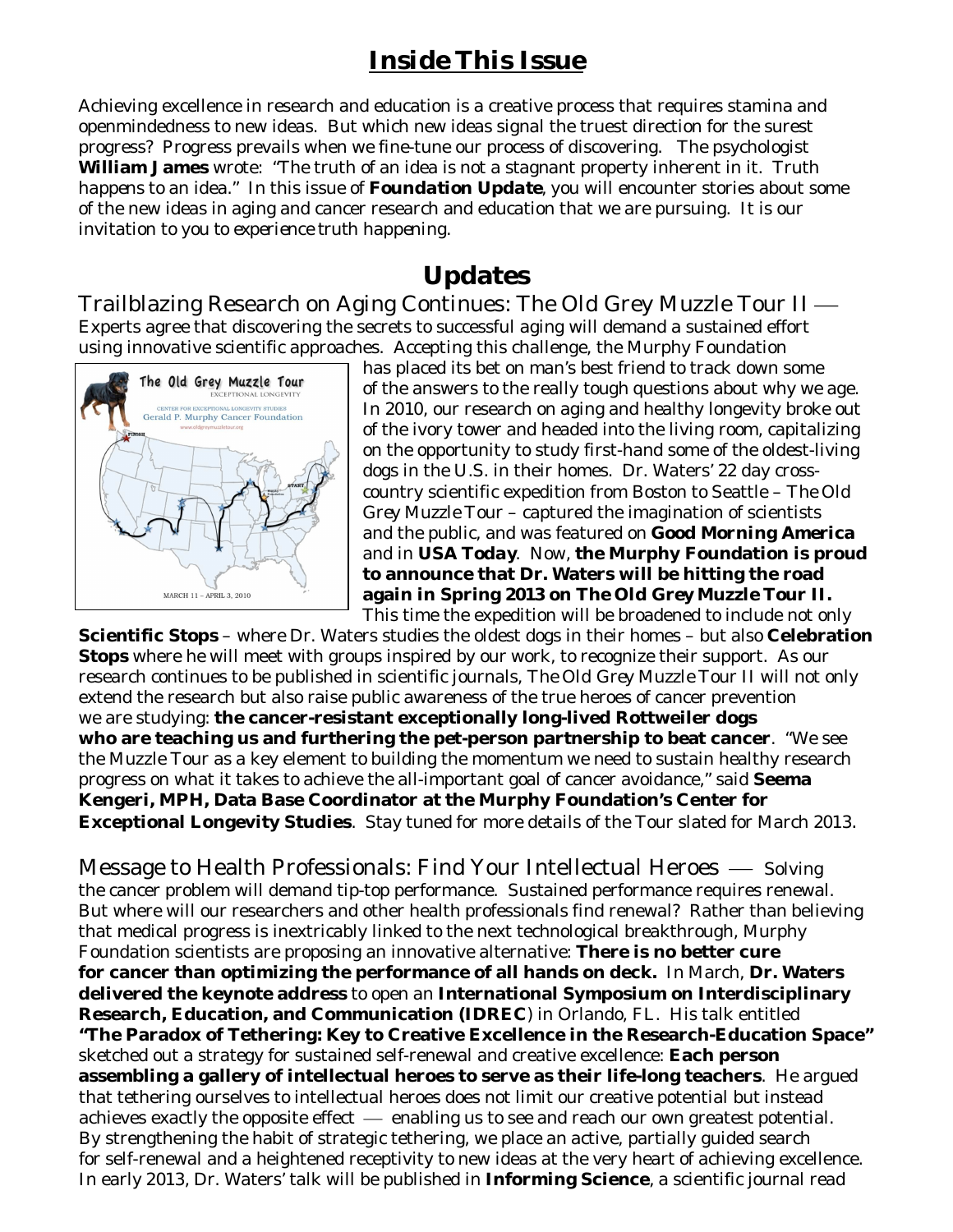by investigators interested in the goal of enhancing the fidelity of communication in science and medicine, as well as in business and everyday life. The Murphy Foundation is growing to see 3 domains – the biology of successful aging, the science of cancer prevention, and the skills and attitudes of peak personal performance – as increasingly integrated, representing a fruitful yet underexplored intersection of inquiry. The merging together of the goals of optimizing health and promoting peak mental performance is captured in our axiom: **"Live to Perform".** To learn more, contact us to receive a copy of Dr. Waters' published keynote address.

What Do Old Worn Out Cells Have to Do with Aging and Disease?  $-$  From laboratory studies, scientists have known for a long time that cells aging in a petri dish naturally



undergo a process called **cellular senescence**. Senescent cells completely lose their ability to divide and they switch on the production of inflammatory proteins. What remains shrouded in uncertainty is whether senescent cells – so carefully characterized in the laboratory – actually accumulate in aging animals and people. Moreover, do senescent cells significantly contribute to the diseases and disability we see as a consequence of aging? A landmark paper published in *Nature* in late 2011 tackled this question head-on. Researchers at Mayo Clinic

and their collaborators genetically engineered rodents so they could identify senescent cells and trigger their removal. They showed that **eliminating senescent cells from these aging mice was beneficial** — the procedure significantly delayed the onset of aging-related chronic diseases. In November 2012, Murphy scientists travelled to Mayo Clinic to participate in a scientific conference entitled "**Senescence and Healthspan**", which focused on the prospect of using senescence-targeted approaches to promote successful aging. "The paper published by the Mayo group signaled a notable inflection point in aging research", said **Emily Chiang, PhD, Director of the Murphy Foundation's Aging Biorepository**, and one of 125 scientists from around the world who attended the conference. Moving forward, a high priority will be to go beyond engineered rodents to define what role senescent cells play in driving human aging and specific aging-related diseases. And that is where Murphy Foundation scientists will be investing their effort  $\frac{1}{1}$  by putting their expertise with highly successfully aging dogs to work to drive a deeper understanding of cell senescence and aging.

Innovating Science Education : The Wisdom of Wallace Stevens  $-$  In May,



Dr. Waters delivered a paper at the **23rd Annual Conference of the American Literature Association in San Francisico, CA**. What could possibly lure an aging-cancer scientist to hang out with a bunch of the best and brightest literary scholars and students of the humanities? Dr. Waters' paper entitled "Researching by Rabbit Light: Situating Wallace Stevens and Science Education" introduced a fresh idea: **Exposing young scientists-in-training to the versatile imagination of the poet Wallace Stevens is precisely what science education needs**. Waters argued that we need more Poet-Scientists – not discoverers with a knack for rhyme but discoverers who care

more deeply about language, so they come to realize how the process of naming things limits the scientific method. The truth is that our thinking is severely limited by our words, the categories we use. Categories can cripple understanding, block medical progress. An example is when we assume that taking a dietary supplement is either good or bad for us instead of seeing all interventions as good and bad, depending on the situation. This process of artificially oversimplifying the way things are makes us more likely to *impose* our preconceived biases rather than *discover* new connections. Dr. Waters' talk was enthusiastically received and a manuscript describing the opportunities to innovate science education through Stevens is currently under review. Our idea is to teach young scientists to combine analytical reasoning with intuitive imagination **so they may become hyphenated, imagino-analytical discoverers** best positioned to solve the enigmas of aging, the mysteries of cancer. We urge our scientific colleagues to spread the word: **It pays to be hyphenated.**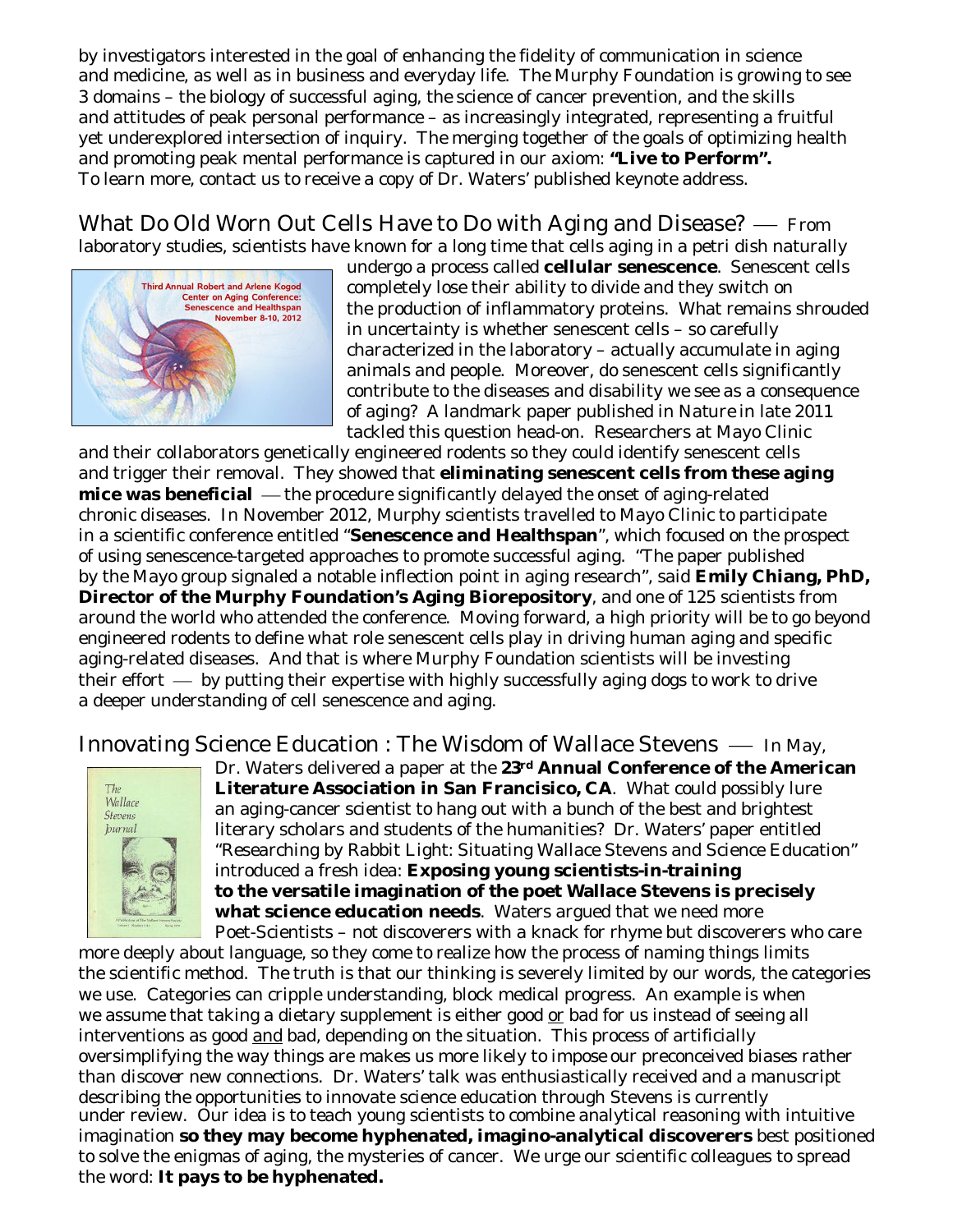Training the Next Generation of Cancer Prevention Scientists — The Murphy Foundation has a strong commitment to cross-training scientists-in-training in 3 specific areas: cancer, aging, and the communication of health-related research. In August, Dr. Waters



participated as one of 15 faculty educating 75 young trainees from 25 countries at the **National Cancer Institute's 2012 Summer Curriculum in Cancer Prevention Course**. Dr. Waters' talk on animal models to advance cancer prevention travelled beyond typical boundaries to challenge students about their process of scientific discovery. He challenged them to ponder what he calls **"The Myth of the Single Solution**" how the idea that there is a single solution to the problem of complex diseases, such as cancer, can intimidate young trainees. *If there is only one solution, how will each of them possibly find* 

*it?* Dr. Waters encouraged the students to escape The Myth of the Single Solution and to regain confidence by re-imagining their research question – their pursuit of one of the multiple useful avenues of discovery – as being perfectly matched to the unique skill set they are so diligently working to acquire. Written evaluations of the talk by attendees suggested that Dr. Waters' presentation was on the mark: "He was extremely motivating and thought-provoking … I was renewed by his talk. I really liked the combination of science and professional development." Another student remarked: "Clearly a great public speaker able to convey information in an infectious way. The lecture was an inspiring mix of scientific findings and philosophy." The bottom line is this: **The world's progress in preventing cancer hinges on shaping, provoking, and inspiring the next generation of scientists**. That is why the Murphy Foundation will continue its tireless efforts to innovate education.

Murphy Foundation Website Promotes Peak Personal Performance The Murphy Foundation has updated its website to provide visitors with new perspectives on professional and personal development. "**Dr. Waters' Choice**" features brief descriptions of books which readers may find as valuable sources of useful ideas. Examples include: R.G. Collingwood's **Speculum Mentis: The Map of Knowledge** (1924) which encourages each of us to adopt a more holistic, multi-angled orientation as we try to make sense of the world, steering us away from the ruts of specialization; Zander and Zander's **The Art of Possibility** (2000), published by Harvard Business School and written by a husband and wife team, offers insights on how we might re-orient ourselves in a universe of possibilities  $-$  positioning ourselves for a life of ongoing transformation and satisfying purpose.

In Memorium  $\longrightarrow$  We are honored to recognize the passing of a special individual with close ties to the Murphy Foundation. **Pat Jones** of Federal Way, WA was instrumental in forging a lasting relationship between the Murphy Foundation's research team and the **Gamma Delta Chapter of the Phi Beta Psi Sorority**, an organization dedicated to supporting innovative cancer research. Each February, Dr. Waters would travel to Seattle to deliver the keynote talk at Gamma Delta's Sweetheart Dinner, updating attendees on what questions scientists were wrestling with at the frontiers of cancer and aging research. Pat's optimism, generosity, and love of life will continue to be an inspiration to all who knew her.

### **Kudos**

Big Recognition for Research Achievement in the Biology of Aging The Gerontological Society of America (GSA) annually hosts the world's largest gathering of scientists to exchange ideas in the field of aging. Each year, a special group of distinguished scientists are inducted as GSA Fellows. In 2012, **Dr. Waters was inducted as a Fellow in the Biology of Aging**, joining an elite group of 62 scientists world-wide who have achieved this prestigious designation. Clearly, our work is seen as illuminating a new research path. harnessing pet dogs as biogerontology's new workhorses to innovate progress and shed light on what it takes to promote healthy longevity. And it is through the process of searching and re-searching the biology behind successful aging that this prize will be realized.